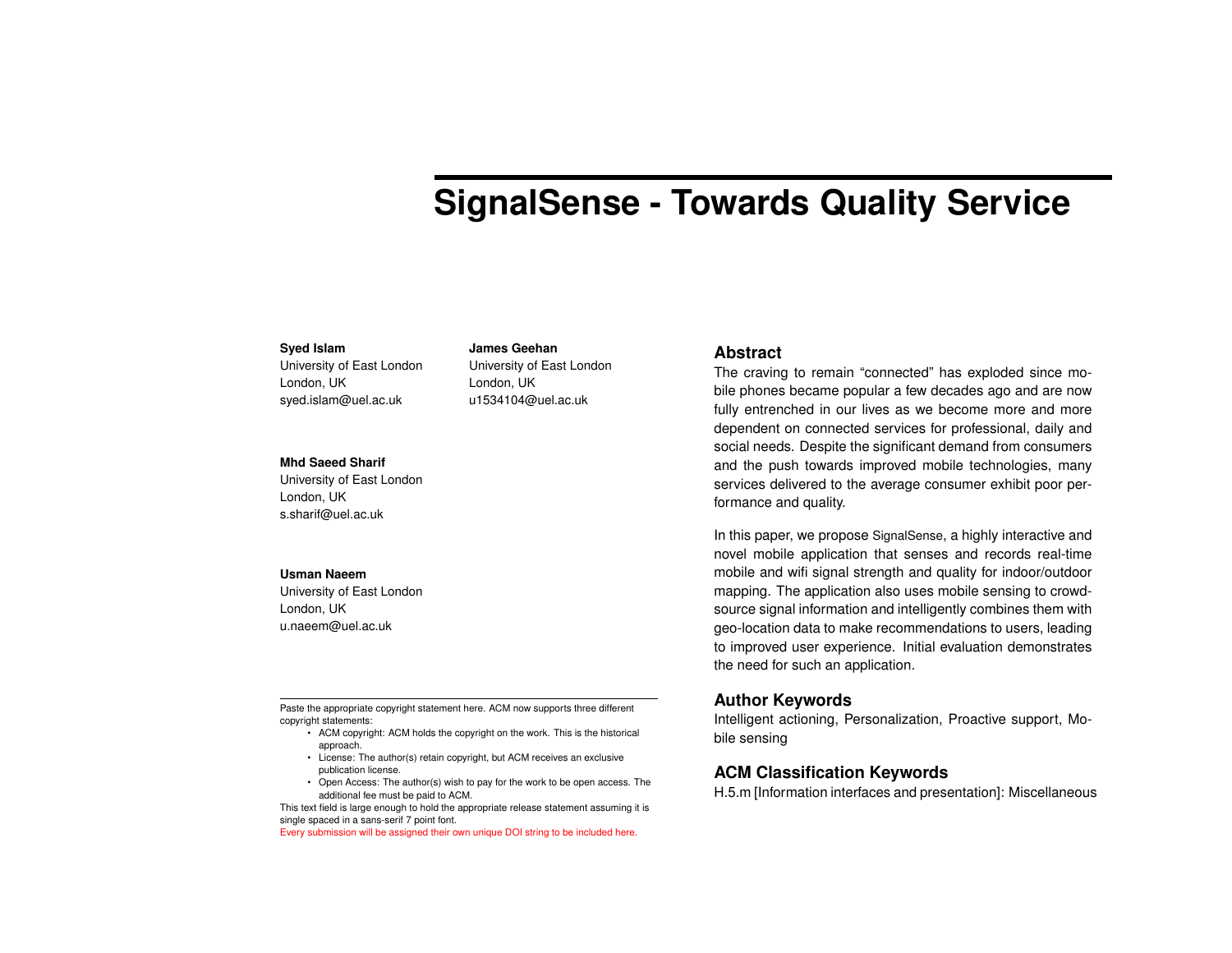

<span id="page-1-1"></span>**Figure 1: Growth of Smartphone** users



<span id="page-1-6"></span>**Figure 2:** UK Broadband average speed

|       | Speed    |
|-------|----------|
| Edge  | 400kbps  |
| 3G    | 14.4Mbps |
| HSPA+ | 21Mbps   |
| 4G    | 150Mpbs  |
| LTE-A | 300Mbps  |
| 5G    | 1 Tbps   |

<span id="page-1-5"></span>**Table 1:** Mobile data speeds

## **Introduction**

Since the invention of mobile phones and its popularisation in the 1980-90's they have evolved significantly and are now an integral part of our daily lives. According to statista.com<sup>1</sup>, the number of mobile phone users world-wide in 2017 is predicted at 4.77 billion. By 2018, 2.82 billion smartphones are expected to be in use. The popularity of smartphones (Figure [1\)](#page-1-1) underlines the integration that it sees in our lives. These connected devices make extensive use of data connections through mobile/cellular services and wireless hotspots have created a new area of information sharing with many applications being heavily dependent on crowdsourcing (Waze<sup>2</sup>) and mobile sensing (Google Maps $3$  and Citymapper<sup>4</sup>).

Although there have been significant technological improvements over the past few years in terms of mobile technology, resulting in higher theoretical bandwidth (Table [1\)](#page-1-5), the actual speed depends highly on the network and the signal strength one receives. This is no different for broadband where the average UK download speed stands at 28.3Mbps (Figure [2\)](#page-1-6), yet most consumers receive significantly less throughput than their actual subscription. Subscribers can receive up to 60% lower than their subscription with 15million households not getting their subscribed speeds. Often problems are also compounded by weak wifi signal strength due to misplacement of access points.

In this paper, we propose a novel mobile application called SignalSense, which helps users with three key activities. Firstly, it helps with access point positioning to get best coverage, secondly, it helps record the quality of the internet service for private and public access points. Finally, it helps users see the

<span id="page-1-4"></span><span id="page-1-3"></span><span id="page-1-2"></span><span id="page-1-0"></span>[1www.statista.com](www.statista.com) [2waze.com/](waze.com/) [3google.co.uk/maps/](google.co.uk/maps/) [4citymapper.com/](citymapper.com/)

strength of mobile signals, quality and speeds of data transmissions in real-time or as collected through mobile sensing (crowd sensing) and make personalised recommendations.

### **Related Work**

Crowdsourcing is a fairly well-known technique of gathering information by a crowd (a disorganised group of people) [\[4\]](#page-3-0), where users actively participate and provide information. However, with the progress in mobile sensing [\[5\]](#page-3-1), a new paradigm has been established called Mobile Crowd Sensing [\[6\]](#page-3-2), which is widely adopted and shows great potential [\[7\]](#page-3-3). Instead of users actively engaging with contributions, data is collected directly and discretely from mobile devices without requiring any user intervention, an example is Google Maps (the most popular mapping and navigation application).

There are several other applications available that also provide some of the functionality offered by SignalSense. A thorough treatment of all these is out of the scope of this paper and we only include a leading application from each segment. Network Signal Info [\[2\]](#page-3-4) is a general signal checker application which works for both mobile networks and wifi access points. It displays highly technical information about signal strength, which is often not required for average users and does not include any components for analysing network performance or data transfer rates. OpenSignal [\[3\]](#page-3-5) is an application that measures the quality of service for the network via speed tests and is very popular. Other applications where we take inspiration from are Magic Plan [\[1\]](#page-3-6) is an the application allows drawing of schematic diagrams and floor plans using the camera on mobile devices.

Although there are many apps available that can help the user either identify signal strength information or check speeds for data connections, there is no single app that combines these two aspects together. We believe that the average consumer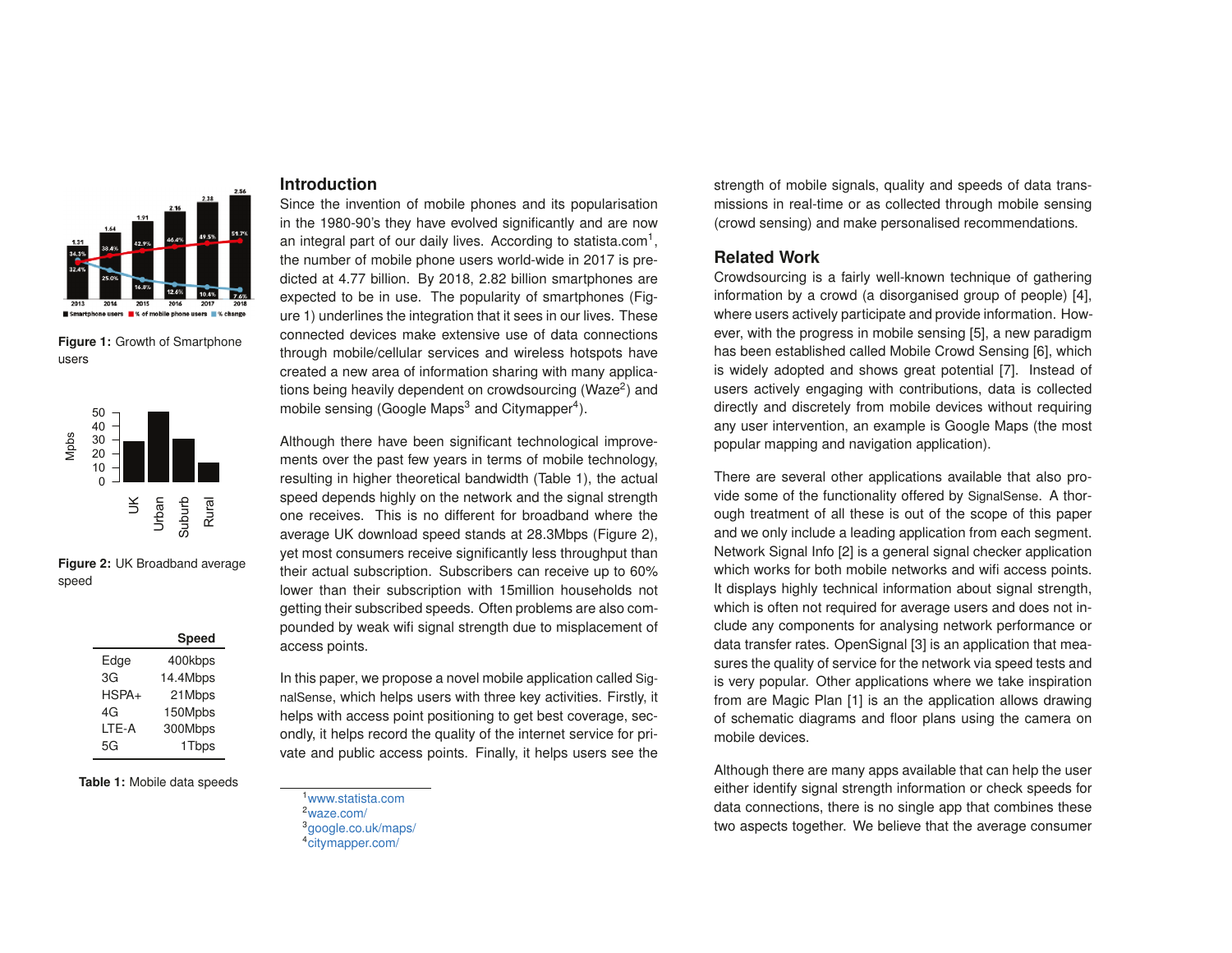

<span id="page-2-0"></span>**Figure 3:** Indoor Wifi



<span id="page-2-1"></span>**Figure 4:** Indoor Mobile & Wifi

in their day-to-day life will be assisted immensely by having both of these features available under a single application, SignalSense. However, where SignalSense really differs from others is in the use of Mobile Sensing feature where it will automatically crowd sense network signal and quality information for sharing with the public and helping future research. More importantly, the application will combine this information with private mobile sensing data and geo-location information to make personalised recommendations regarding service providers to users.

## **Features and Implementation**

#### *Feature Highlights*

The first major feature of SignalSense is its ability to allow users to draw or download schematics and layouts of buildings. This combined with the ability to add access points allows users to identify the coverage offered by existing access points or when laying out a network, deciding on how to best position access points. Figure [3](#page-2-0) shows situation where the SignalSense is showing two access points and their coverage of the building. Users can also enable options where SignalSense periodically does the network quality (speed) test and stores the signal strength, geolocating and quality data for future reference. This data can either be kept private or anonymously added to the public database to help other users.

The second major feature is to provide real-time signal strength and quality information for mobile phone signals. This is also achieved by not only looking at the signal strength but performing an intelligent analysis of call quality, call drops and speed test to quantify the quality of the network, as the signal strength often does not correspond to these. Figure [4](#page-2-1) shows a situation where the indoor wifi signals (blue) are overlayed to show the mobile phone signal strength using the red coloured circle. Users are encouraged to contribute the data regarding mobile network performance to the public database for SignalSense to help other users. It is also possible for users to add mobile signal masts/tower information in addition to those taken from actual service providers. Figures [5](#page-3-7) and [6](#page-3-8) give the outdoor view of the application where mobile signals predominate the view. It should be noted that the user has the ability to filter on any type of signal, location or particular access point.

Although the above two features are widely available from a plethora of applications, SignalSense stands out by providing personalised recommendations using crowd sensed data. Once enabled, SignalSense is able to correlate private geolocation data of frequently travelled routes or places and combine those with owner's own private network quality data along with those shared by the public to propose better alternatives. These alternatives are aimed at improving the end-user experience by using best networks available. So, if a user visits a place often or is moving to a new area which has poor mobile network performance, SignalSense can look at the public data and proactively notify users of alternatives that are better suited.

#### *Implementation Considerations*

There are several mapping options available which could be used as the basis of our mapping visualisation, some examples are: Bing Maps, Open Layers, Foresquare and Open-Street. After careful consideration to the API features and limitations, we chose Google Maps as its API demonstrated the compatibility, reliability, flexibility and richness that was best suited to SignalSense. Geolocation is also another feature that is heavily used within our application to ensure the correct position of mobile masts and access points. Geolocation API from Google also provides support for this.

One consideration we have during implementation is to minimise the data usage for the users. Although, SignalSense will use data while crowd sensing features are turned on, we use caching minimise the data transfer over mobile networks. Fur-